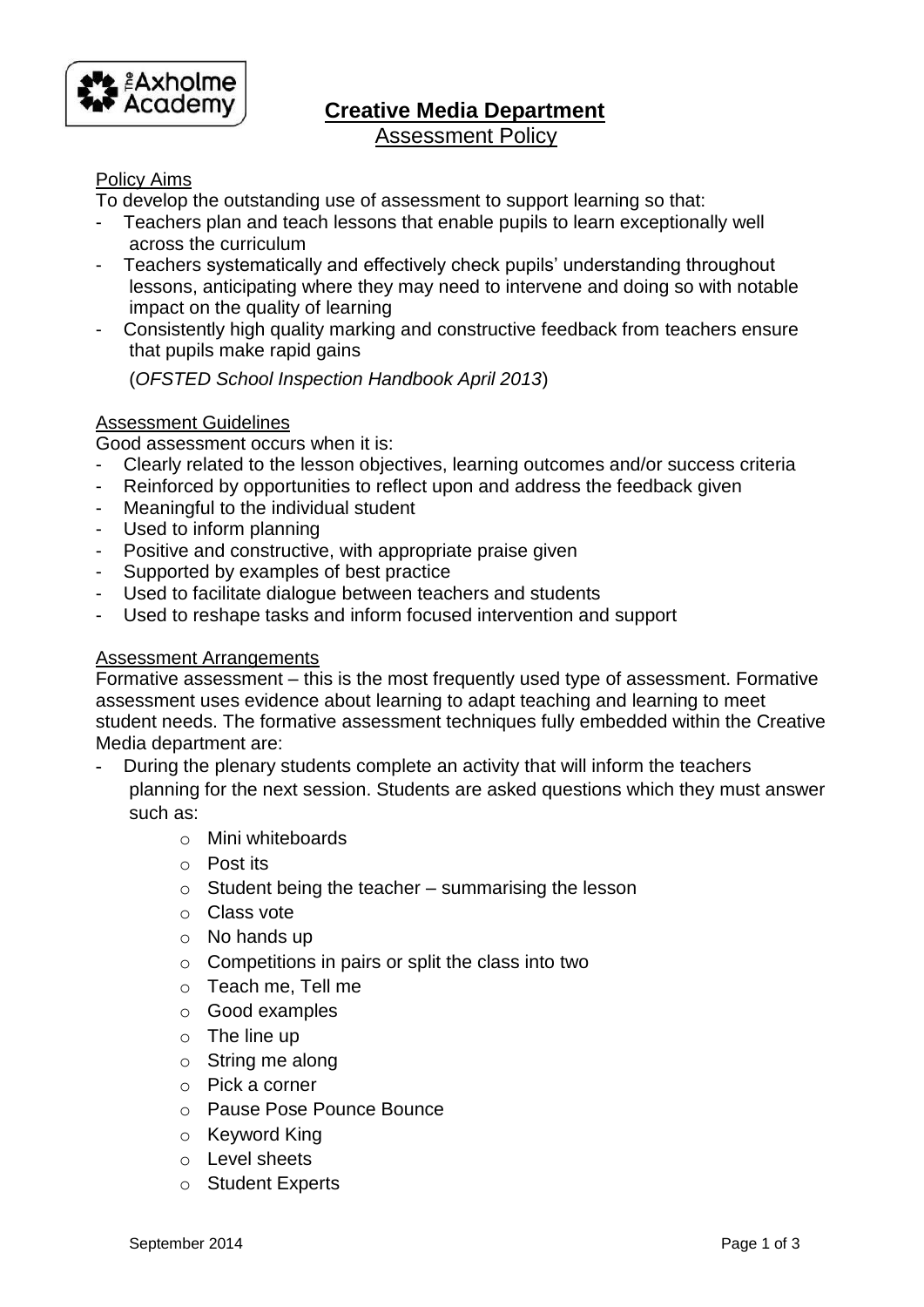- o Competitions
- o Report Cards
- o Class Votes
- o Post its confidence wall
- **-** During the plenary or starter sessions, students may use the following techniques:
	- o Use class resources
	- o Longer time
	- o Help Boards
	- o Wonder Wall
	- o Use computer resources
	- o Find out the answer for an independent learning task
	- $\circ$  Looking for Links paper chain
	- o Mable boards
	- o Similarities and differences music, images and text
	- $\circ$  Acronyms animals linked to keywords
	- o Lollypop sticks

Other assessment techniques:

- **-** In the Real World: students are asked to demonstrate their understanding by explaining how what they have learned could help them in the real world or any other subject
- **-** Focused Marking: work is marked against 1 or 2 specific criteria so that feedback can be more focused and detailed
- **-** Fix it Five: Given 5 minutes to correct teachers or peers assessment
- **-** Aim Higher: students are helped to improve as they are given time to compare their work to an example at the next level - displays
- **-** Carousels: students send their work around to others in the group and receive constructive feedback for improvement – peer assessment
- **-** Group Critique: Group assess a students work against levelled criteria

Formative Use of Summative Tests

- o Students are given a selection of different answers to a particular question and are asked them to rank them so they develop a sense of what the examiner requires
- $\circ$  The Fix it 5 strategy
- o Students are asked to RAG the questions and time is provided for them to get help
- o Students are paired up, they swap their papers and give feedback to each other
- o Students are put into groups to prepare for tests using a list of topics/skills that will be examined
- o Group feedback using the whiteboard to display work
- o Plenary Pals
- o Secret Spy